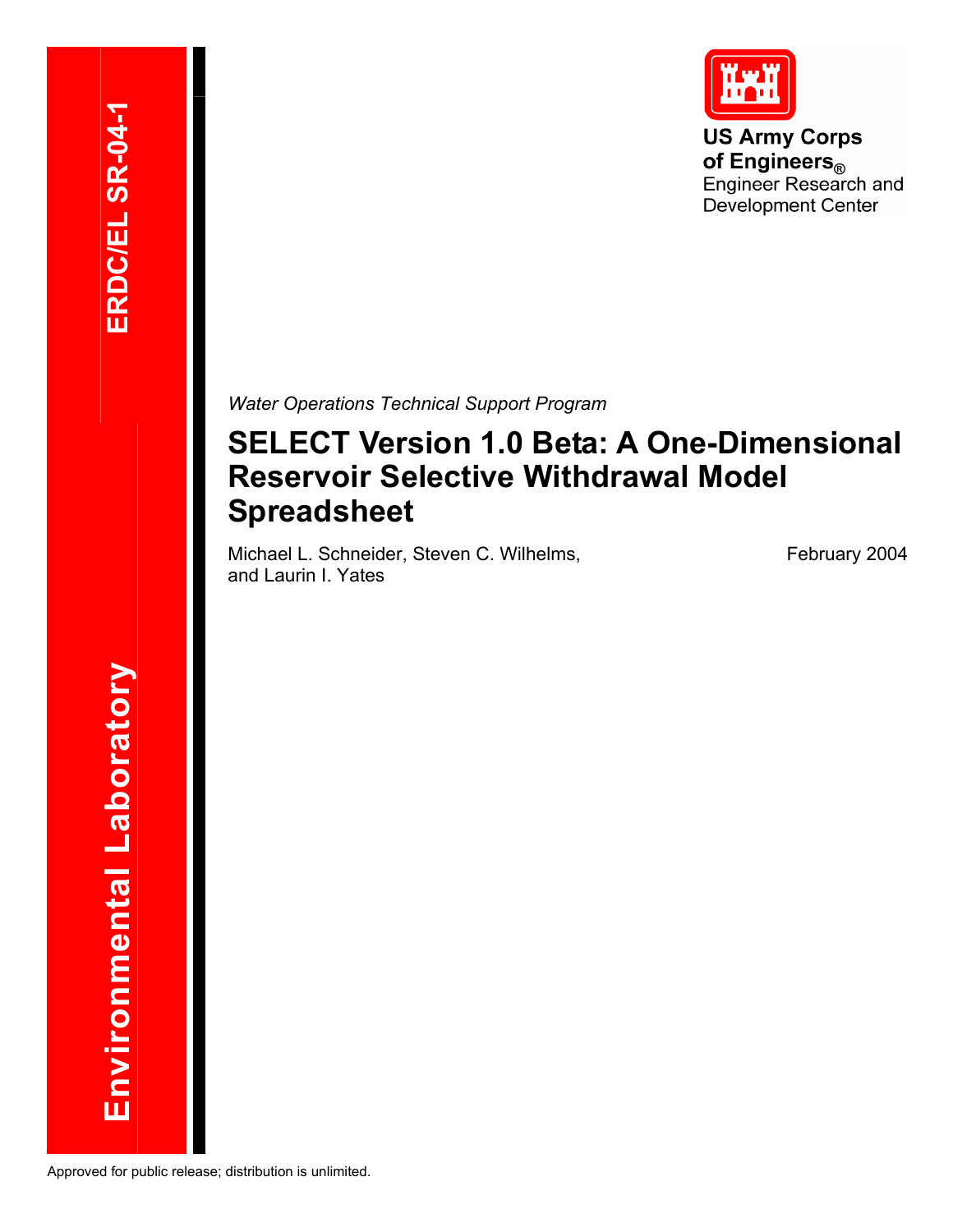### **SELECT Version 1.0 Beta: A One-Dimensional Reservoir Selective Withdrawal Model Spreadsheet**

Michael L. Schneider, Steven C. Wilhelms, and Laurin I. Yates

*Coastal and Hydraulics Laboratory U.S. Army Engineer Research and Development Center 3909 Halls Ferry Road Vicksburg, MS 39180-6199*

Final report

Approved for public release; distribution is unlimited

Prepared for U.S. Army Corps of Engineers Washington, DC 20314-1000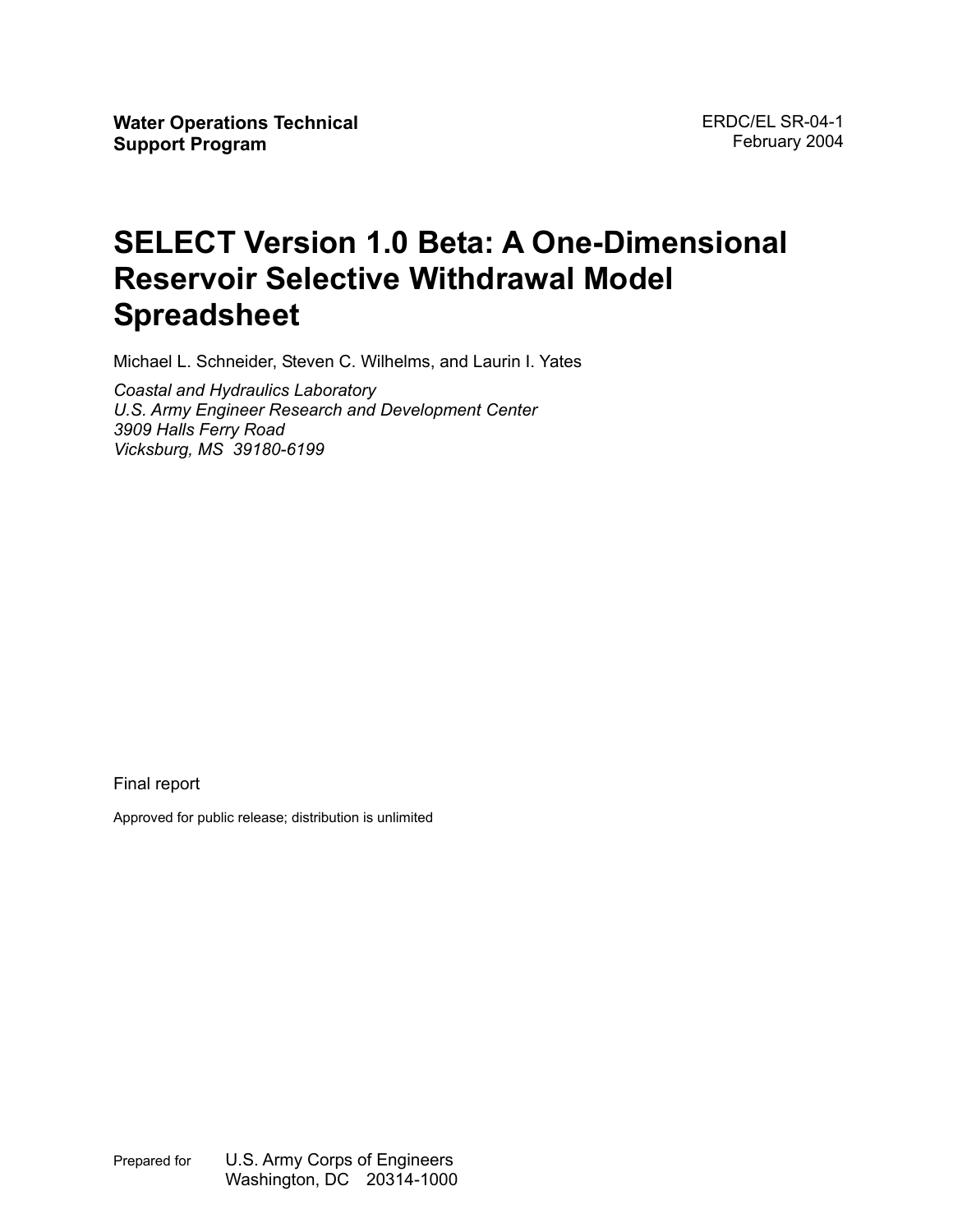**ABSTRACT:** SELECT is a numerical, one-dimensional model of selective withdrawal developed at the U.S. Army Engineer Research and Development Center. SELECT v1.0 Beta uses Microsoft Excel spreadsheet software to compute withdrawal characteristics and release water quality for various operational alternatives. The spreadsheet implementation of the SELECT model provides a highly interactive environment for the application of the model. This guide was developed to assist users of the SELECT v1.0 Beta spreadsheet model. The guide briefly discusses the concepts of selective withdrawal in reservoirs and describes how those concepts are implemented in the spreadsheet model. It then provides an overview of the execution of the spreadsheet model and includes guidance on preparing the required input data for the model. Examples of model input and model output are provided.

**DISCLAIMER:** The contents of this report are not to be used for advertising, publication, or promotional purposes. Citation of trade names does not constitute an official endorsement or approval of the use of such commercial products. All product names and trademarks cited are the property of their respective owners. The findings of this report are not to be construed as an official Department of the Army position unless so designated by other authorized documents. **DESTROY THIS REPORT WHEN IT IS NO LONGER NEEDED. DO NOT RETURN TO THE ORIGINATOR.**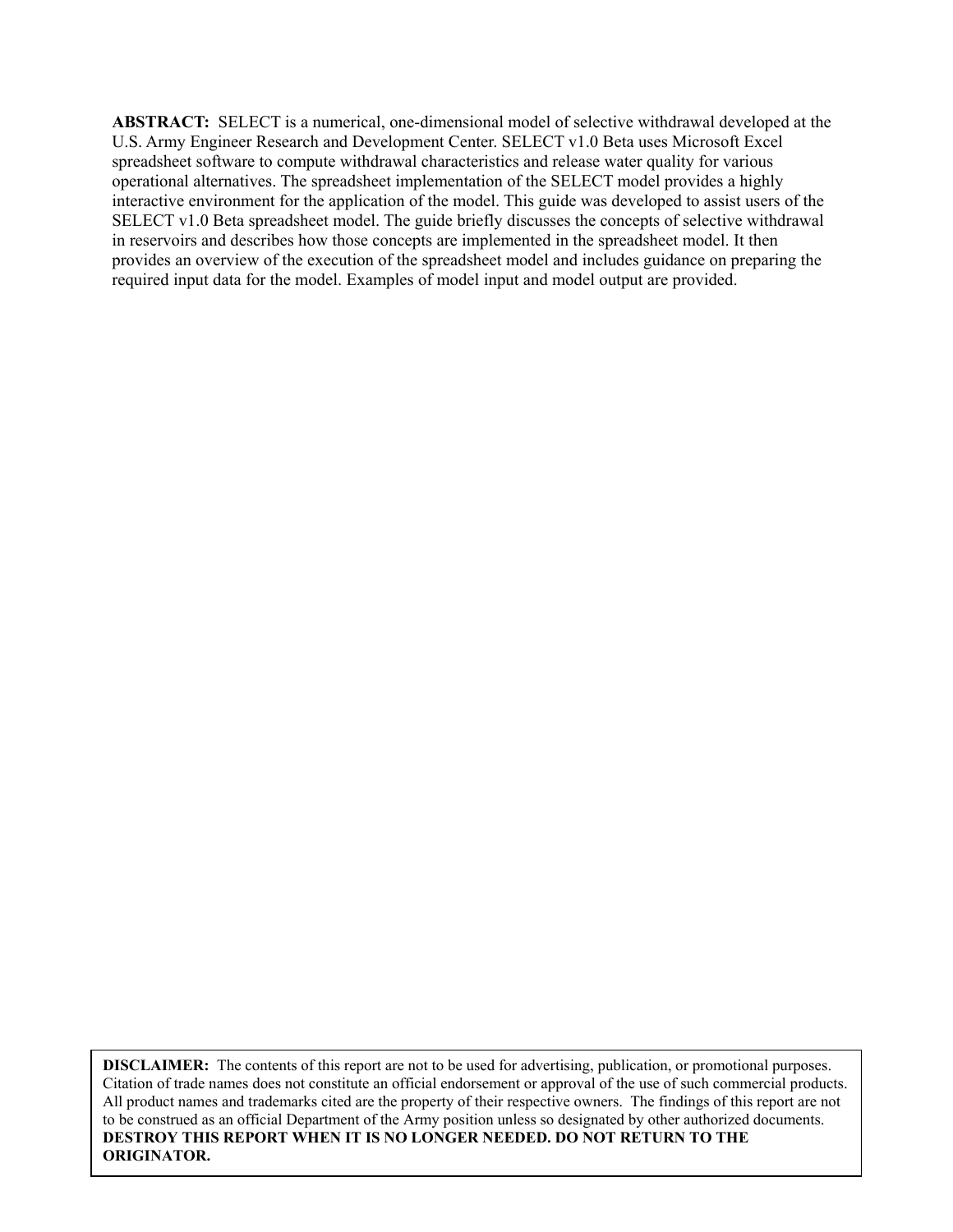# **Contents**

| $\sim$ $\sim$ $\sim$ $\sim$ |  |
|-----------------------------|--|

SF 298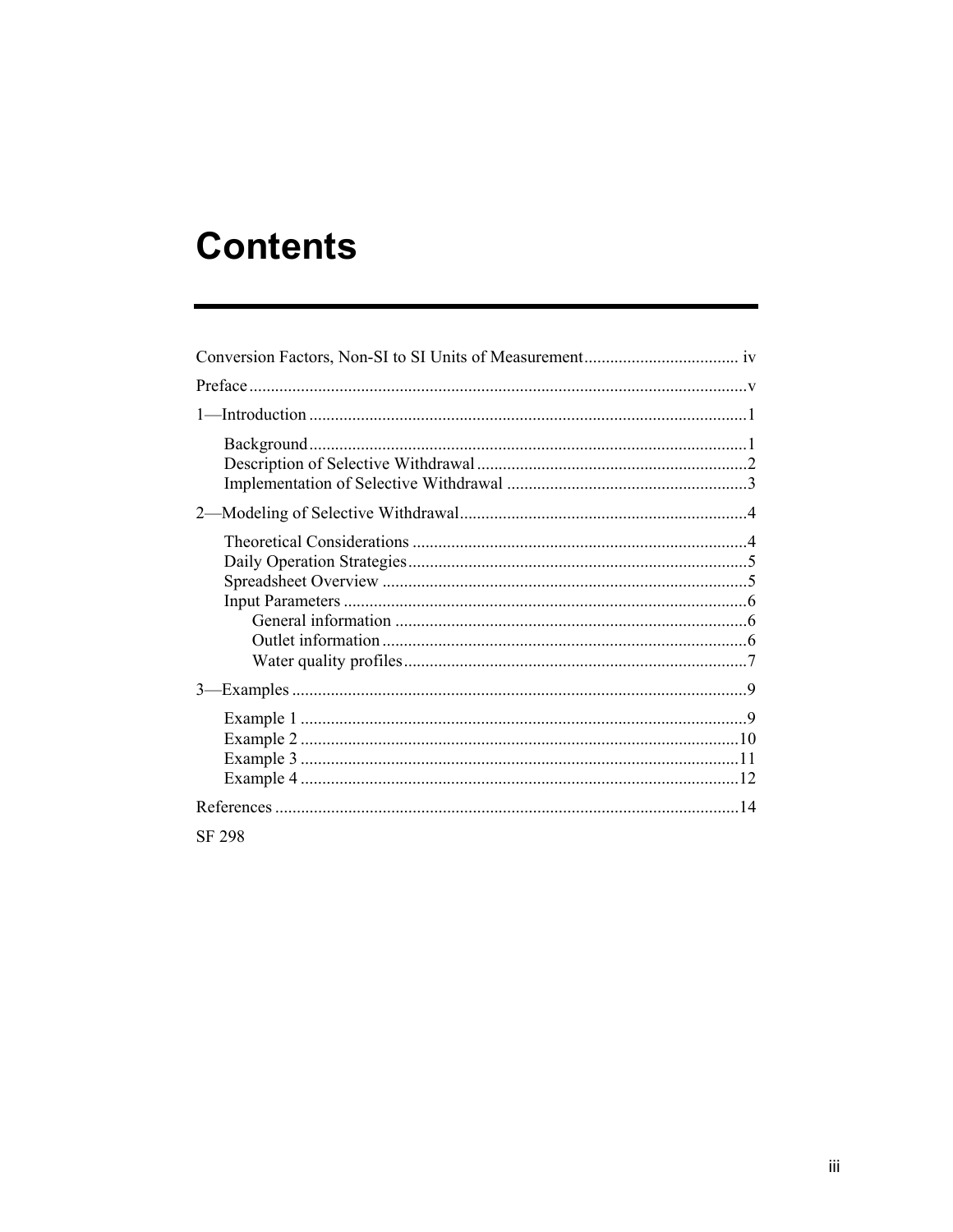# **Conversion Factors, Non-SI to SI Units of Measurement**

Non-SI units of measurement used in this report can be converted to SI units as follows:

| <b>Multiply</b> | B٧         | <b>To Obtain</b> |
|-----------------|------------|------------------|
| Cubic feet      | 0.02831685 | Cubic meters     |
| Degrees (angle) | 0.01745329 | Radians          |
| Feet            | 0.3048     | Meters           |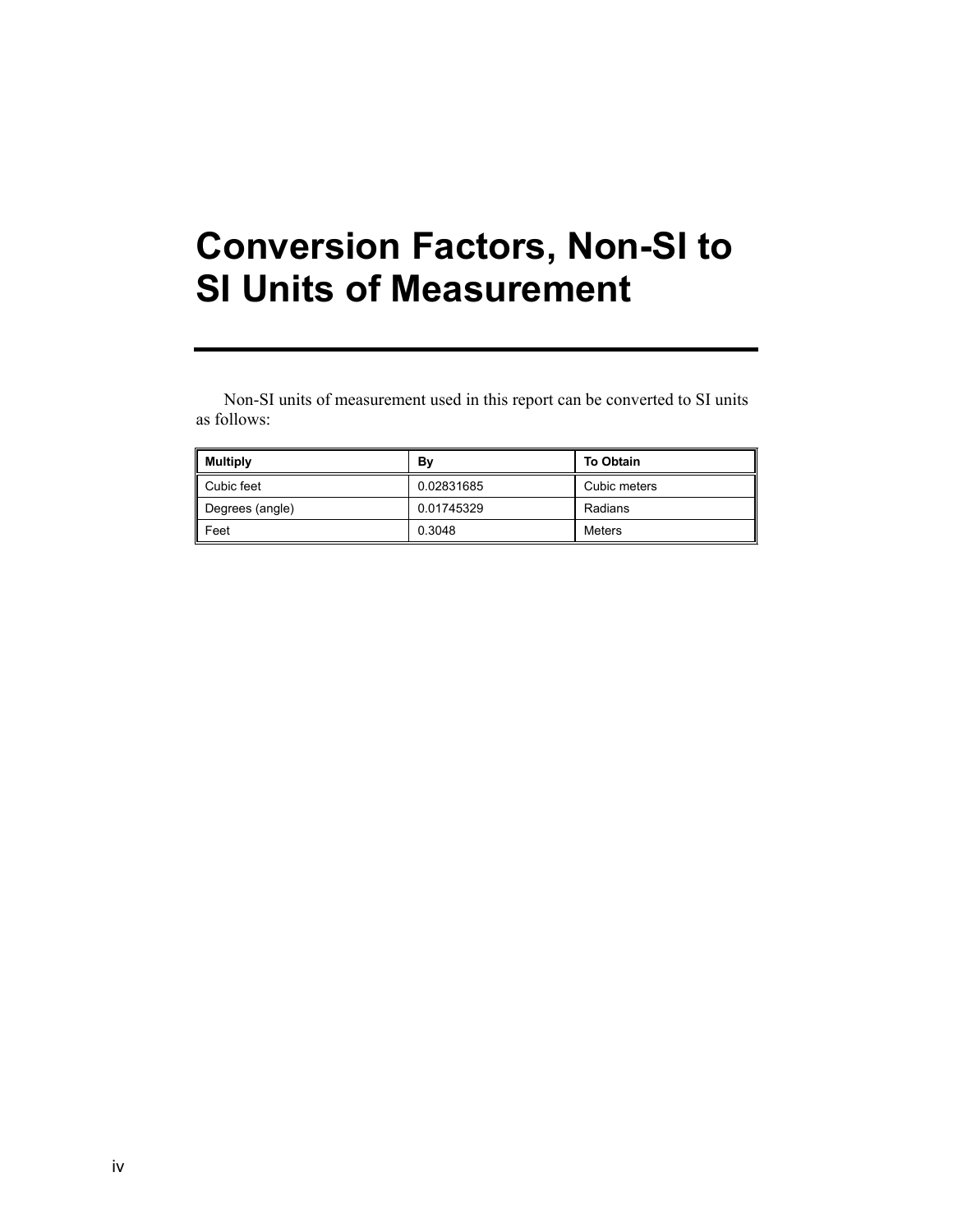### **Preface**

The work reported herein was conducted as part of the Water Operations Technical Support (WOTS) Program. The WOTS Program is sponsored by Headquarters, U.S. Army Corps of Engineers (HQUSACE), and is assigned to the U.S. Army Engineer Research and Development Center (ERDC) under the purview of the Environmental Laboratory (EL), Vicksburg, MS. Funding was provided under Department of the Army Appropriation 96X3123, Operations and Maintenance. Mr. Robert C. Gunkel, Jr., was Program Manager for the WOTS Program. Program Monitor during this study was Mr. James Crum, HQUSACE.

This guide was prepared by Mr. Michael L. Schneider, Dr. Steven C. Wilhelms, and Ms. Laurin I. Yates of the Inland Hydraulic Structures Branch, Coastal and Hydraulics Laboratory (CHL), Vicksburg, MS.

Mr. Charles H. Tate, Jr., Chief of the Inland Hydraulic Structures Branch directed the study and helped coordinate the effort under the general supervision of Mr. Thomas W. Richardson, Director, CHL.

COL James R. Rowan, EN, was Commander and Executive Director of ERDC. Dr. James R. Houston was Director.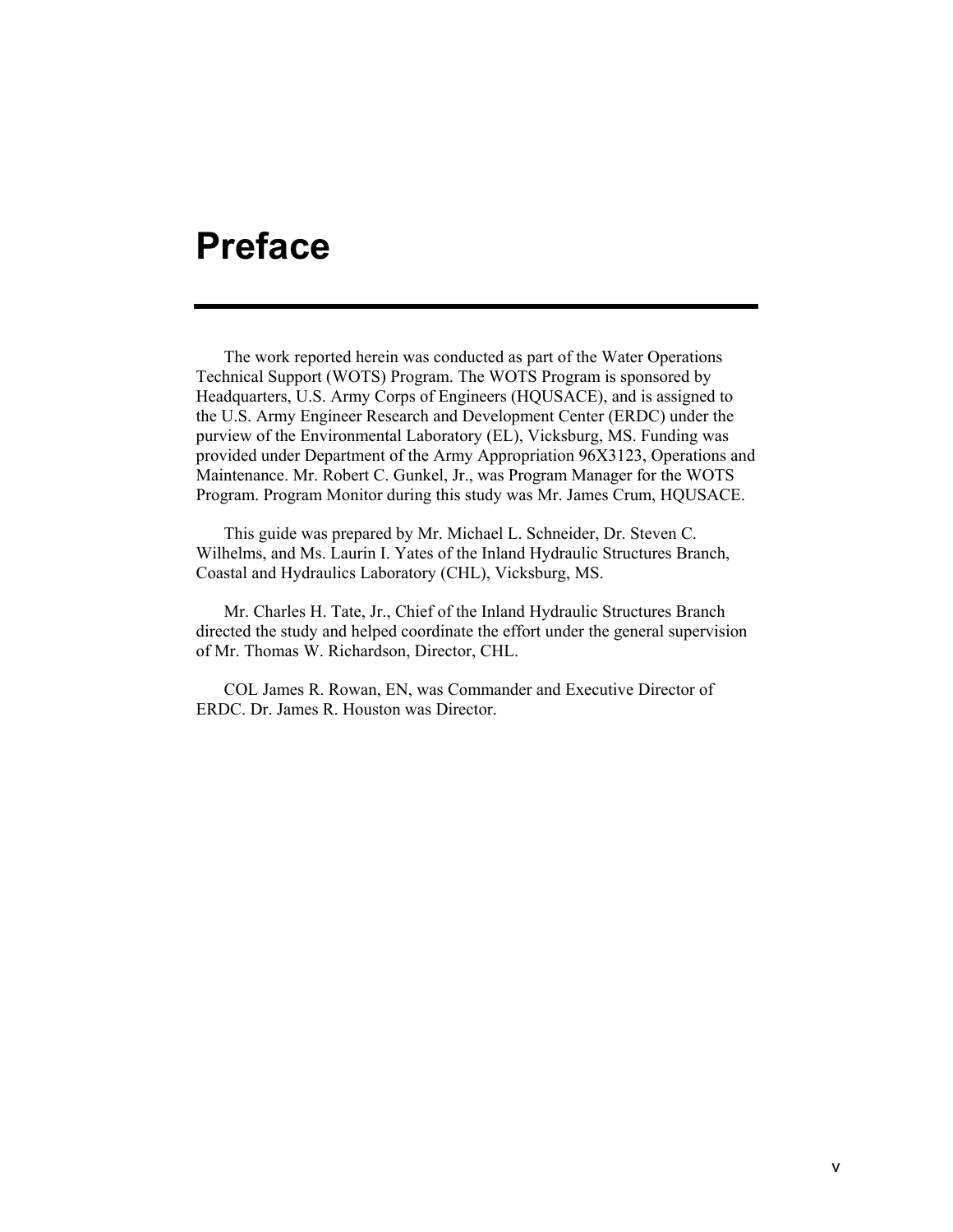## **1 Introduction**

### **Background**

The U.S. Army Corps of Engineers has been using selective withdrawal to manage reservoir water quality since 1973. Selective withdrawal refers to a method of withdrawing water from an impoundment in a region restricted vertically by the ambient stratification. Typically, selective withdrawal operations are determined by trying to meet established downstream water quality goals (in most cases temperature). Meeting a daily release-quality target involves selecting an outlet or outlets for which the flow-weighted release quality approaches the objective. If multiple water quality objectives are to be considered, the decision-making strategy becomes much more complex. The relative importance of deviating from the release objectives for all the important water quality parameters must be considered. Additionally, an operational strategy that considers only the immediate consequences of a release neglects the future availability of water quality resources. Effective management of reservoir water quality for controlling release quality requires an understanding of the relationship between project withdrawals and reservoir limnology.

A question frequently faced by water control managers is, "What will be the release water quality corresponding to a given operating condition?" If a multilevel selective withdrawal tower is present, the question then becomes, "What outlets should be operated to achieve target release water quality objectives?" A numerical model of project withdrawals entitled SELECT (Davis et al. 1987) was developed to help address these questions. This FORTRAN program estimates release water quality as a function of the outlet geometry, discharge, and in-lake water quality profiles.

The spreadsheet version of SELECT, SELECT Version 1.0 Beta, can be accessed through standard Microsoft Excel 2000 software. Porting the calculational procedures into a spreadsheet provides a highly interactive environment. This environment provides for easy data entry and analysis of model results. A wide range of operational alternatives can be screened in this new release of SELECT in a fraction of the time required by past releases. The objective of this report is to provide a user's guide for the use and application of SELECT Version 1.0 Beta.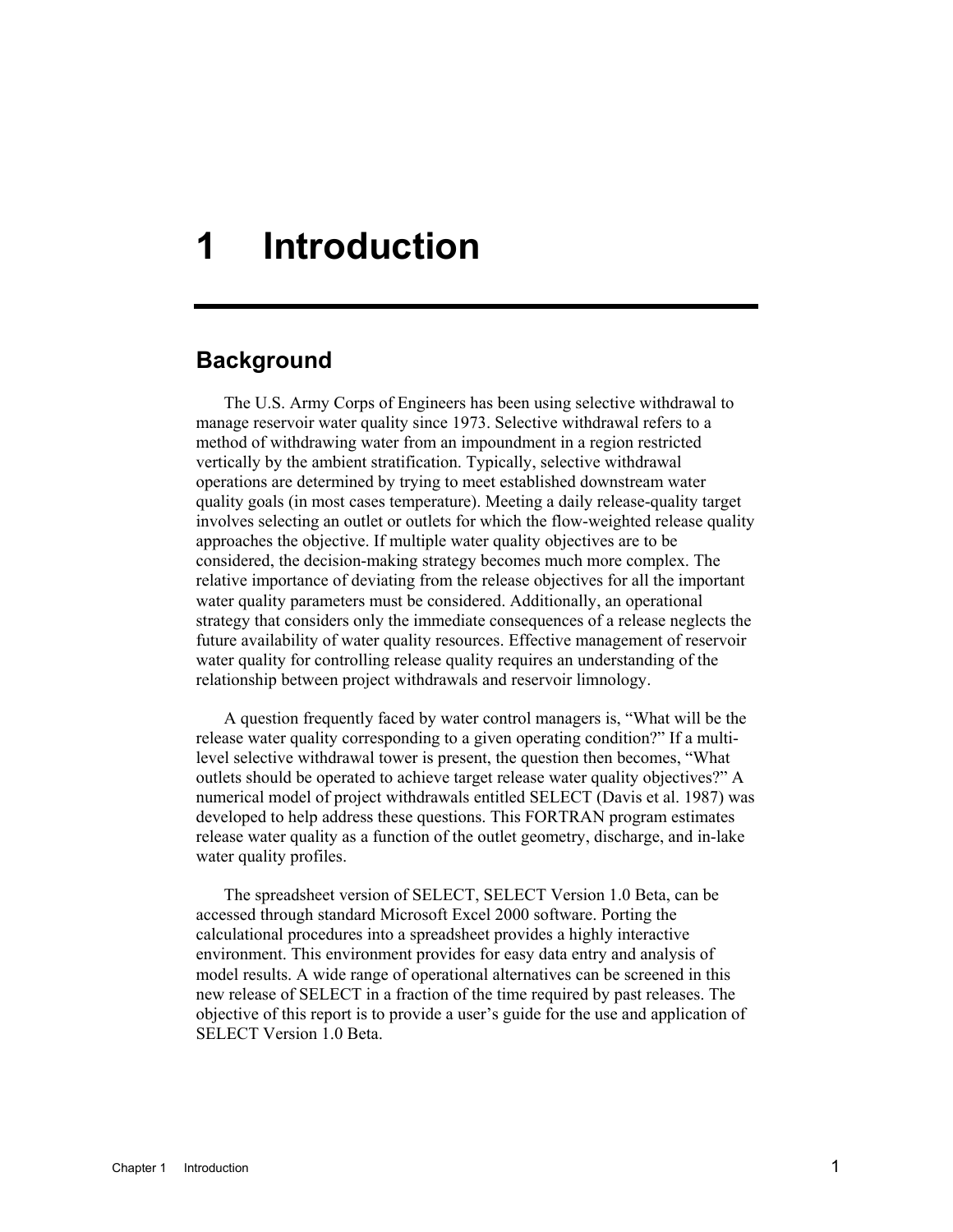#### **Description of Selective Withdrawal**

Selective withdrawal capabilities often can provide the operational flexibility to respond to water quality demands both in-reservoir and downstream. The hydrodynamics associated with reservoir releases provide an important linkage between water quality and reservoir management strategy. When an outflow is initiated, the resultant velocity field is independent of the density characteristics in the impoundment. The zone of withdrawal at this point encompasses the entire depth of the impoundment. The withdrawal zone is quickly restricted in an upstream direction by density stratification. The flow field develops with a jetlike velocity distribution. Regions in the impoundment above and below the newly established withdrawal limits do not contribute to project releases. The velocity field upstream of the outlet quickly approaches steady conditions within minutes of the initiation of discharge. This type of flow field has been called selective withdrawal since most of the flow is withdrawn near the level of the outlet.

Quantifying the flow characteristics to an outlet depends upon the discharge, stratification, geometry of the outlet, bathymetry of the impoundment, and any in-reservoir circulation. Any variation of these properties may lead to significant changes to the flow field and to the release water quality. The outlets in reservoirs have traditionally been classified as either point or line sinks. Typically, the portals in a selective withdrawal tower can be characterized as a point sink while spillways approximate line sinks. The characteristics of outflows to both line and point sinks subject to quasi-linear stratification are governed by the densimetric Froude number (Bohan and Grace 1973). The relationship for a point sink states that the half-thickness of the withdrawal zone is a function of the ratio of the flow rate to the buoyancy frequency of the fluid raised to the onethird power. The corresponding relationship for a line sink equates the halfthickness of the withdrawal zone to the square root of the unit discharge divided by the buoyancy frequency (Imberger and Patterson 1990). The vertical extent of the withdrawal zone is directly proportional to the cube root of discharge. In general, the extent of the withdrawal zone will not vary greatly in response to changes in discharge. An eightfold increase in discharge to a point sink will double the extent of the withdrawal zone, assuming no boundary interference.

A weak inverse relationship exists between the strength of stratification and the extent of the withdrawal zone. The presence of a large density gradient can act as a barrier to the extent of the withdrawal zone. The potential energy contained in regions of high-density gradient can exceed the available kinetic energy resulting in a truncated velocity profile at the density interface. On the other hand, regions with little or no density gradient provide little resistance to the developing withdrawal zone, resulting in a nearly uniform velocity profile.

The withdrawal zone will generally be hydrodynamically established within one withdrawal zone thickness of the outlet upstream into the reservoir. If physical obstructions like the reservoir floor, the banks of an excavated approach channel, or a canyon wall are present near the outlet, the development of the withdrawal zone may be affected. Smith et al. (1987) introduced the concept of the withdrawal angle to account for these obstructions. The withdrawal zone can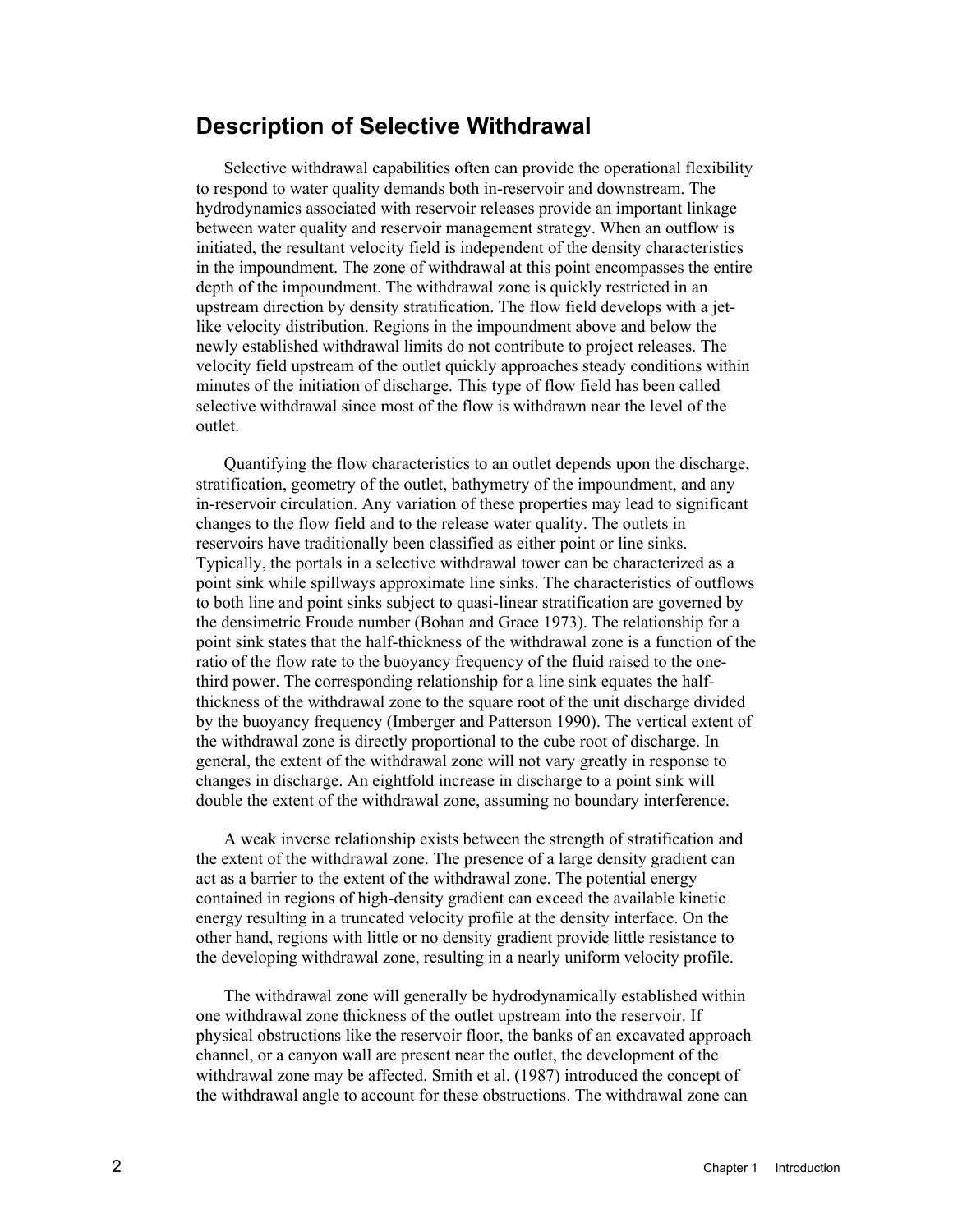be further modified by far-field topographic influences such as cofferdams, broad crested weirs, and natural obstructions. In many circumstances, it is these features that shape the withdrawal of water from the main body of the reservoir.

Other processes that contribute to reservoir circulation and mixing have the potential to influence the withdrawal current structure. The influence of internal seiching motion has the potential to significantly change the vertical density structure in a reservoir, resulting in large changes in release water quality. The strong currents resulting from inflow and wind events not only can change the density structure in an impoundment in a relatively short time, but can interact with a release current to effectively change the composite velocity distribution.

#### **Implementation of Selective Withdrawal**

The technique of selective withdrawal has been used for years to control the quality of water released from a stratified body of water. It is estimated that there are more than 70 reservoirs with designed selective withdrawal capability in the U.S. Army Corps of Engineers (CE) system. Selective withdrawal structures are generally located in the deepest portion of a reservoir near the dam. Most selective withdrawal structures are constructed as face-of-the-dam intakes that are an integral part of the vertical upstream face of a concrete dam, as inclined intakes on a sloping embankment of an earthen and rock-fill dam, or as a freestanding tower immediately upstream of the dam. Releases from multiple vertical levels have generally been accomplished by employing a dual wet well system. Water is withdrawn from the desired levels in the pool from each wet well with the combined flows mixed in the turbulent flow downstream from the projects. In some instances, the discharge through each wet well is controlled by a separate flow control. Separate flow control for each of the levels of withdrawal is not always possible. For example, the addition of hydropower to a selective withdrawal structure often shifts the flow control downstream to the turbines, which places all the ports upstream of a single control point. The flow rates from each level of open ports in the stratified pool are not prescribed in the singleflow-control blending mode. A procedure to estimate the flow distribution between outlets in a single wet well has been developed by Howington (1990).

Dams without designed selective withdrawal outlet structures may still release water from alternative elevations through regulating outlets, sluiceways, fish bypass conduits, low flow water quality conduits, or spillways. Selective withdrawal capabilities may be added to an existing dam through several techniques. A structural enclosure enabling selective withdrawal of water to an outlet has been added to the face of the dam on several occasions. Various modifications to trashracks and bulkhead slots have been conducted to alter the level of withdrawal for the enhancement of release water quality (Price 1990). Skimming weirs have also been used to modify releases from stratified impoundments.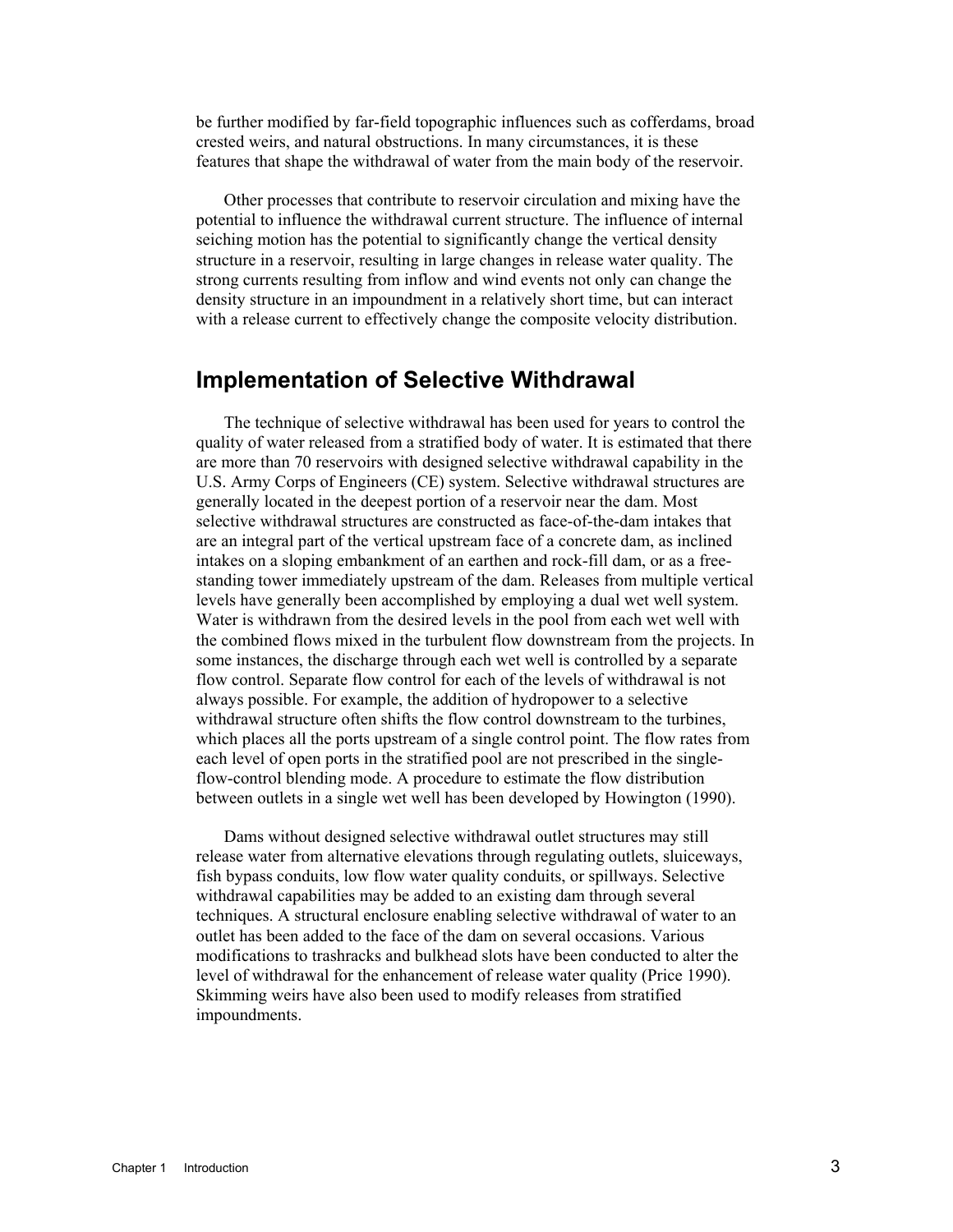## **2 Modeling of Selective Withdrawal**

#### **Theoretical Considerations**

A means of predicting the properties of selective withdrawal is helpful to properly design and efficiently operate a selective withdrawal facility. Significant research has been conducted on the characteristics of withdrawal from a stratified impoundment. The result of this work within the CE is a numerical model entitled SELECT, which is a one-dimensional, steady-state model of withdrawal from a stratified impoundment. SELECT Version 1.0 Beta has been designed to reproduce the calculational procedure used by SELECT. It computes the vertical distribution of withdrawal for an outlet port based upon a user-specified density profile (usually input as temperature). The limits of withdrawal are determined from empirically developed scaling relationships (Froude number) for point and line sinks. The discharge, outlet port geometry, and strength of stratification are required to estimate the limits of withdrawal.

The computational procedures used in this spreadsheet have been taken primarily from the work of Bohan and Grace (1973) and Smith et al. (1987). The location of the withdrawal limits is determined by applying an empirically derived densimetric Froude number relationship. The Froude number relationship for outlet ports (point sink) is as

$$
d = C \left(\frac{Q}{N}\right)^{1/3}
$$

where

 $d =$  half-thickness of the withdrawal zone, ft or m

*C* = proportionality coefficient

 $Q =$  total flow rate per radial angle, cu ft/sec or cu m/sec

 $N =$  Brunt-Vaisala frequency, L/sec

and

$$
N = \left(\partial \rho * g / dz / \rho'\right)^{1/2}
$$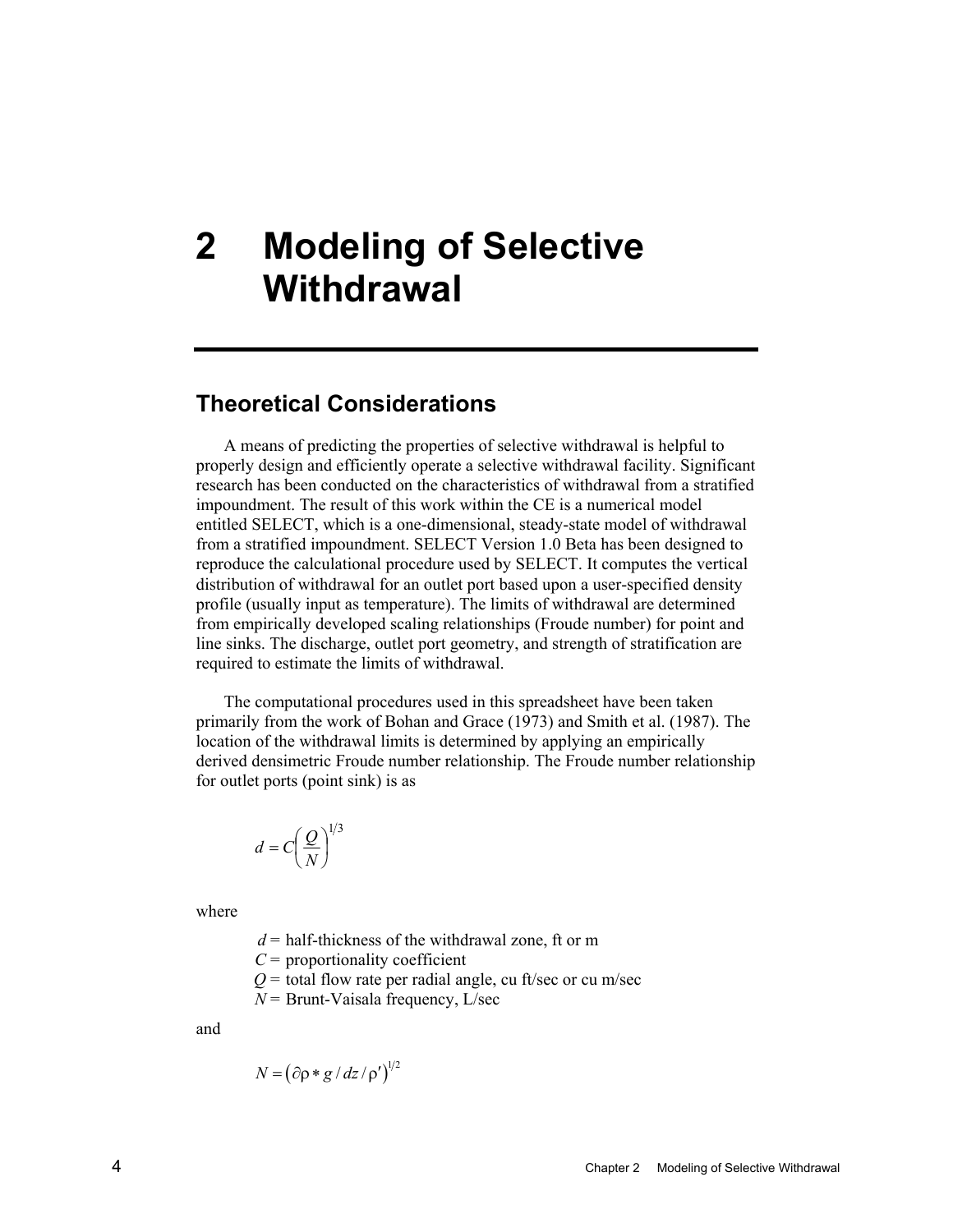where

 $\partial$  = gradient operator  $p =$  density,  $g/m<sup>3</sup>$  $g =$  acceleration of gravity, ft/sec<sup>2</sup> or m/sec<sup>2</sup> *z* = vertical dimension, m or ft  $p'$  = reference density, g/m<sup>3</sup>

A shape function based upon the variation of potential energy about the outlet is then applied to determine the velocity distribution. Based upon this withdrawal distribution, SELECT will also compute release water quality when given the vertical distribution of the quality parameter of interest. A flowweighted average is applied to calculate the release water quality, which is treated conservatively. The input data required to run this spreadsheet include reservoir water quality profiles, outlet port geometry and capacity, and proposed outlet discharge.

#### **Daily Operation Strategies**

A problem faced by reservoir managers is the daily or short-term operation of a selective withdrawal structure to provide release water quality that meets specific management objectives. The operational decision will identify which ports to open as well as the associated distribution of flow between them. This decision will depend upon the release water quality objectives at the project, water quality conditions in the reservoir, total discharge, and hydraulic constraints of the outlet structure. Typically, the primary water quality objectives stem from goals to provide water resources for wildlife maintenance, water supply, and recreation. Alternative objectives may include the release of water for the enhancement of in-reservoir water quality. The short-circuiting of a turbid inflow for passage downstream is an example of this type of operational objective. The resource manager is generally provided with the release water quality objectives throughout the period of interest and the required daily discharge. The selection of outlet structure operation subject to a single water quality objective generally is a tractable problem. However, when multiple water quality objectives are identified, the appropriate operation may not be easily identified, requiring a more sophisticated decision-support model (Fontane et al. 1982) to aid the reservoir manager in choosing an operational strategy for a selective withdrawal structure.

#### **Spreadsheet Overview**

SELECT is intended to provide the user with an estimate of the release water quality from a stratified impoundment through a structure with intake ports. The user must supply the spreadsheet model with in-lake water quality profiles, outlet port elevation, and discharge.

To properly use this spreadsheet model, the user must first enter the appropriate project-specific information in the highlighted cells on the input worksheet. The user must supply the following information: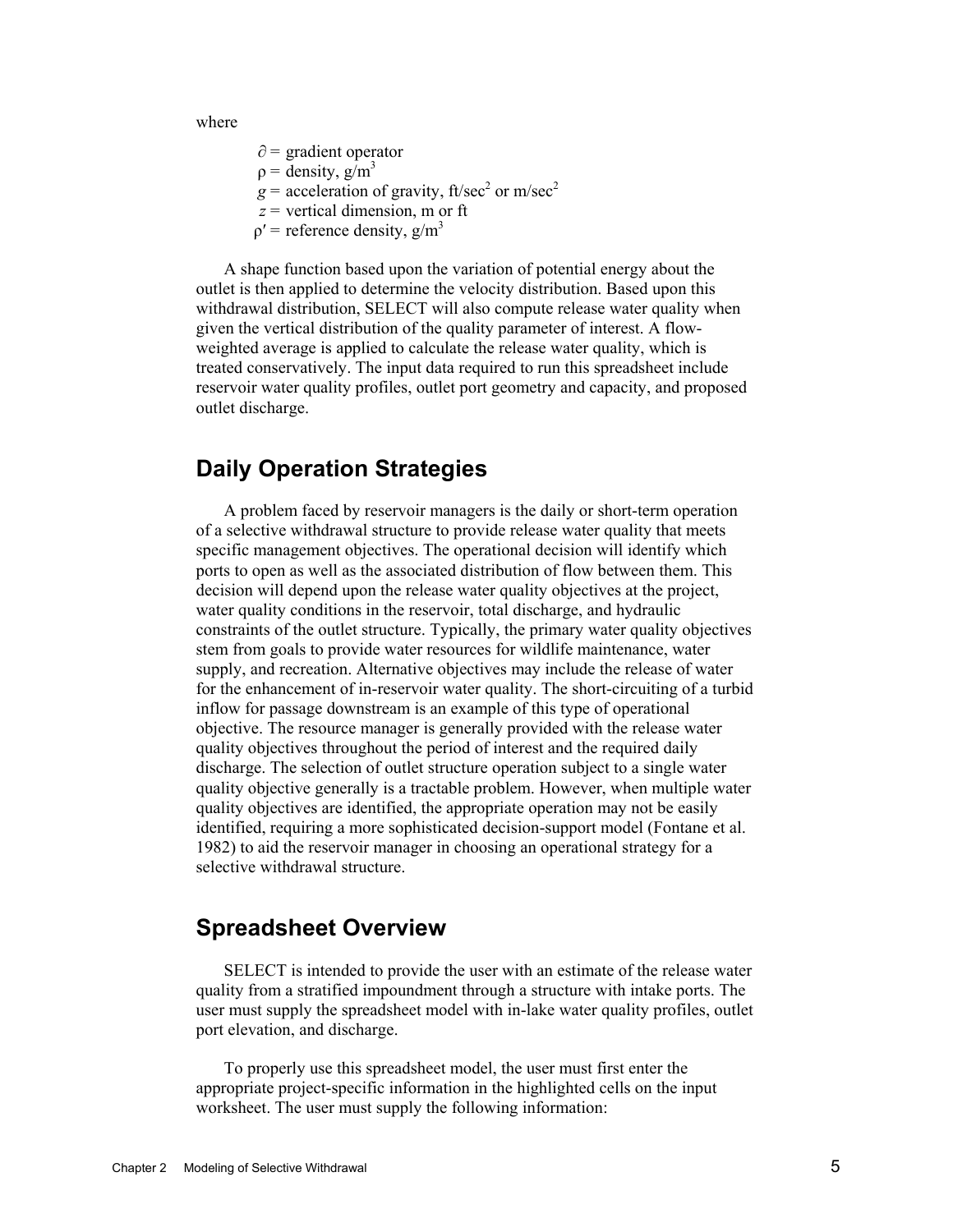- *a.* Water surface and impoundment bottom elevations.
- *b.* Outlet port elevation, discharge, and withdrawal angle.
- *c.* Water quality profile(s).

Once these data have been entered, the spreadsheet automatically updates the estimates of release water quality. The results from these operations can be viewed in a tabulated or graphical form. The current version of this spreadsheet accommodates temperature and up to four other water quality constituents. The first water quality profile must be temperature in **degrees centigrade**.

#### **Input Parameters**

This is the gateway to three areas of user-supplied input data: general information, outlet information, and water quality profiles.

#### **General information**

The following general data are required as user input:

*a.* **Title** – User-defined text describing current application (limited to 30 or fewer characters).

- *b.* **Day** The day of the month (1-31) for the input profile.
- *c.* **Month** The month for the input profile (1-12).
- *d.* **Year** The year for the input profile, four digits (2003).

*e.* **WSE** - The water surface elevation of the lake in user-selected units (non-SI or SI).

*f.* **LBE** - The lake bottom elevation in consistent units.

*g.* Gravity - (acceleration of gravity:  $32.2$  ft/sec<sup>2</sup> for non-SI or  $9.81$  m/sec<sup>2</sup> for SI). Gravity units determine units for discharge and elevation.<sup>1</sup>

#### **Outlet information**

**Port elevation.** Enter the port center-line elevation for up to five outlets. These elevations can be entered in any order with multiple ports located at the same elevation. For outlets with a large vertical extent such as a bell mouth entrance, use the center line of the outlet at the face of the dam or structure. The

l

<sup>&</sup>lt;sup>1</sup> A table of factors for converting non-SI units of measurement to SI units is presented on page iv.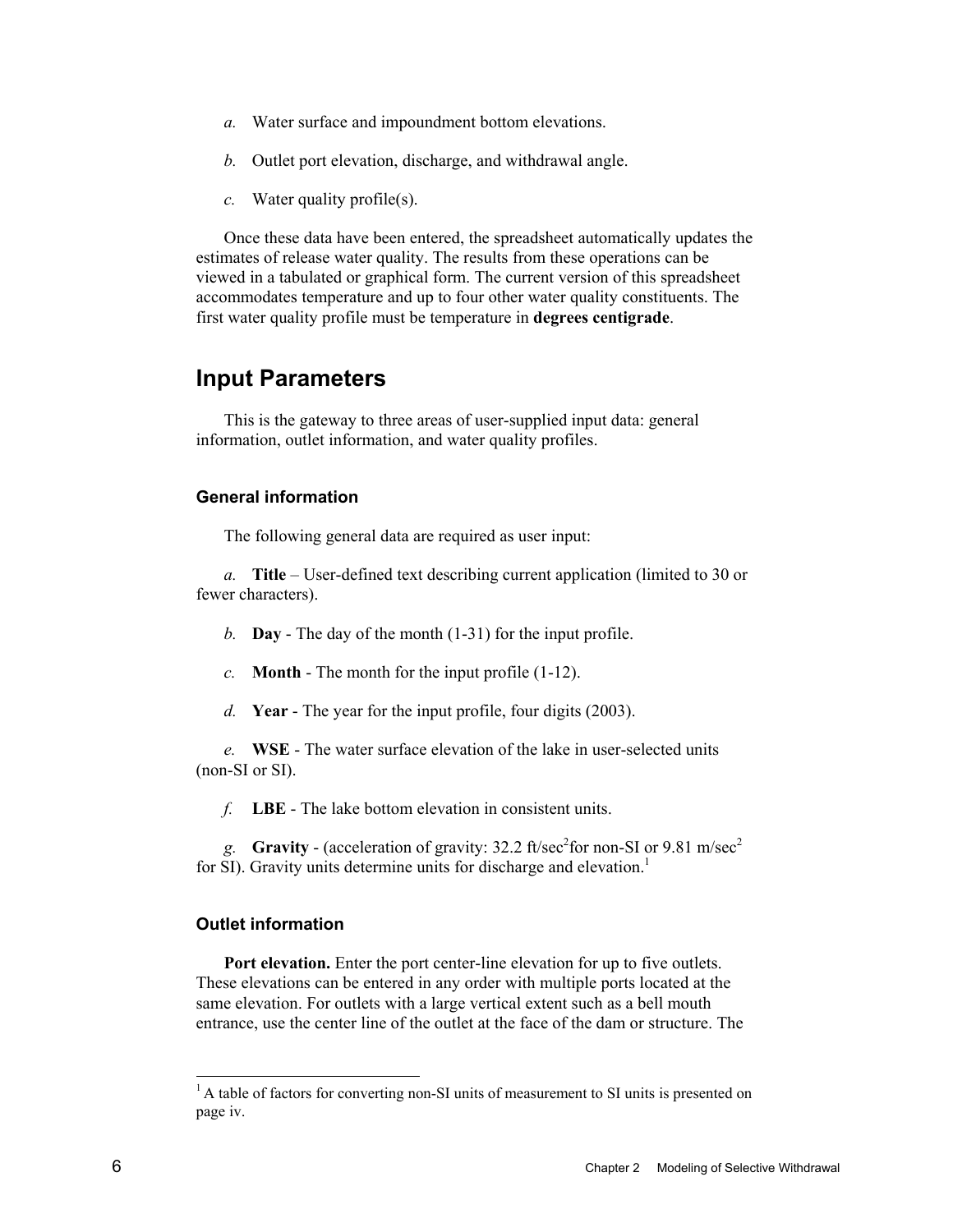release qualities for multiple ports operated at a single elevation will differ slightly from withdrawing the same total discharge through a single port.

**Port flow**. Enter the corresponding flow rate for ports 1-5. The units of the discharge must be consistent with the selected units (cfs or cms). If more than one level of ports is operated in a single wet well tower, then the distribution of flow through each level becomes more difficult to determine (Howington 1989).

**Port withdrawal angle**. Enter the withdrawal angle, specified in degrees (0-360). The withdrawal angle reflects the plan view interference of solid boundaries (i.e., dam, piers, abutments, embankments, etc.). The approach flow to an outlet conceptualized as a point sink can be approximated as radial flow with the withdrawal angle representing the plan view geometric nature of this flow. A standpipe withdrawing water unobstructed from an impoundment would have a withdrawal angle of 360 degrees. An outlet located in the face of the dam would have flow approaching from only 180 degrees. For most outlet towers a withdrawal angle of 180 degrees is appropriate because of the obstruction caused by the face of the tower (Smith et al. 1987).

*Note:* In SELECT Version 1.0 Beta, the outlet must be conceptualized as a port (point sink). Other outlets, such as weirs or line sinks, have not been included in the computational algorithms. The specification of an outlet as a port is generally appropriate for water quality outlets, sluiceways, floodgates, bypass outlets, and hydropower discharges from single units. A general rule of thumb pertaining to the classification of the outlet type involves determining the ratio of outlet width to height. If the ratio of outlet width to height is greater than five, then the point sink conceptualization has been violated. Predicted withdrawal and release characteristics are like in error.

#### **Water quality profiles**

The user is allowed to enter water quality profiles manually. If the data exist in an ASCII file outside the spreadsheet, it can be imported for use with this model. The user will find the active cells located in the data entry section for water quality profiles. The data must be entered with increasing depth with a maximum of 50 entries and a minimum of 2 entries. The units of depth (non-SI or SI) must be consistent with other input data.

The second column must contain the corresponding temperatures in degrees centigrade at each of the sampled depths. The temperature is required to determine the corresponding density at each depth. The density is solely a function of temperature in this version of the spreadsheet model.

Up to four additional water quality constituents can be entered in this data section. The label for each column of data can be entered by the user. A corresponding value of each water quality constituent must be entered for each depth entry. An "empty cell" will be treated as a zero value and will be reflected in release water quality estimates. A constant value for each water quality constituent is assumed above and below the highest and lowest observation. The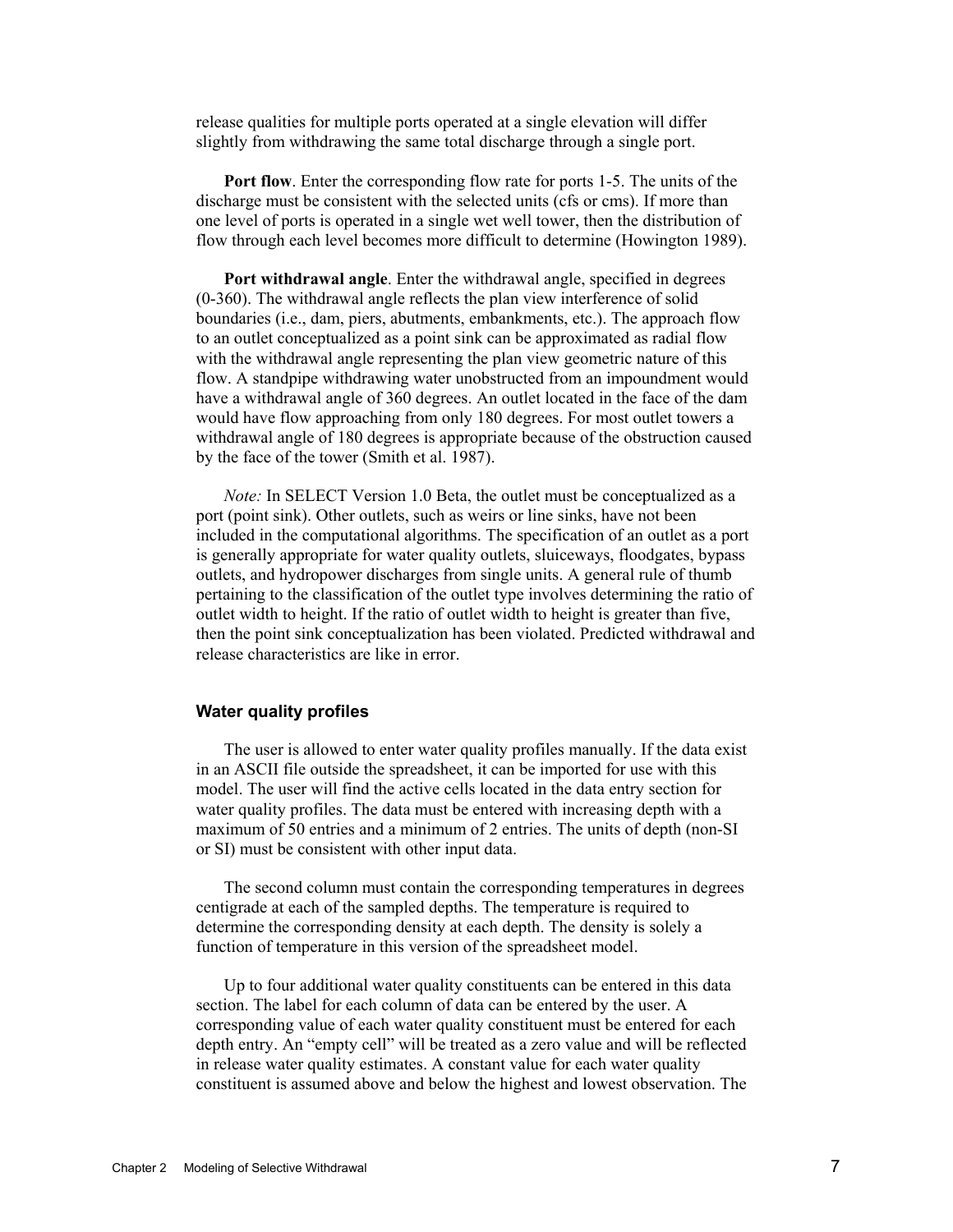value of water quality parameters is assumed to vary linearly between observations.

When the general information, outlet information, and water quality profiles have been entered, the spreadsheet automatically calculates the results. These can be found on the Output Worksheet in the spreadsheet. The General Information that was entered on the Input Data worksheet is repeated on the Output Worksheet, including the Title, Date, Outlet and Operations Information. Just below this, in the section Release Water Quality, are the results of the input data. All of the General Information and Release Water Quality results are repeated in the section entitled Comparison Summary. Included in the Comparison Summary section is space to retain Current Alternative computations. To retain current alternative computations, the user needs to copy information from the Current Alternative rows in the Comparison Summary section and paste into the Comparison Summary table as values.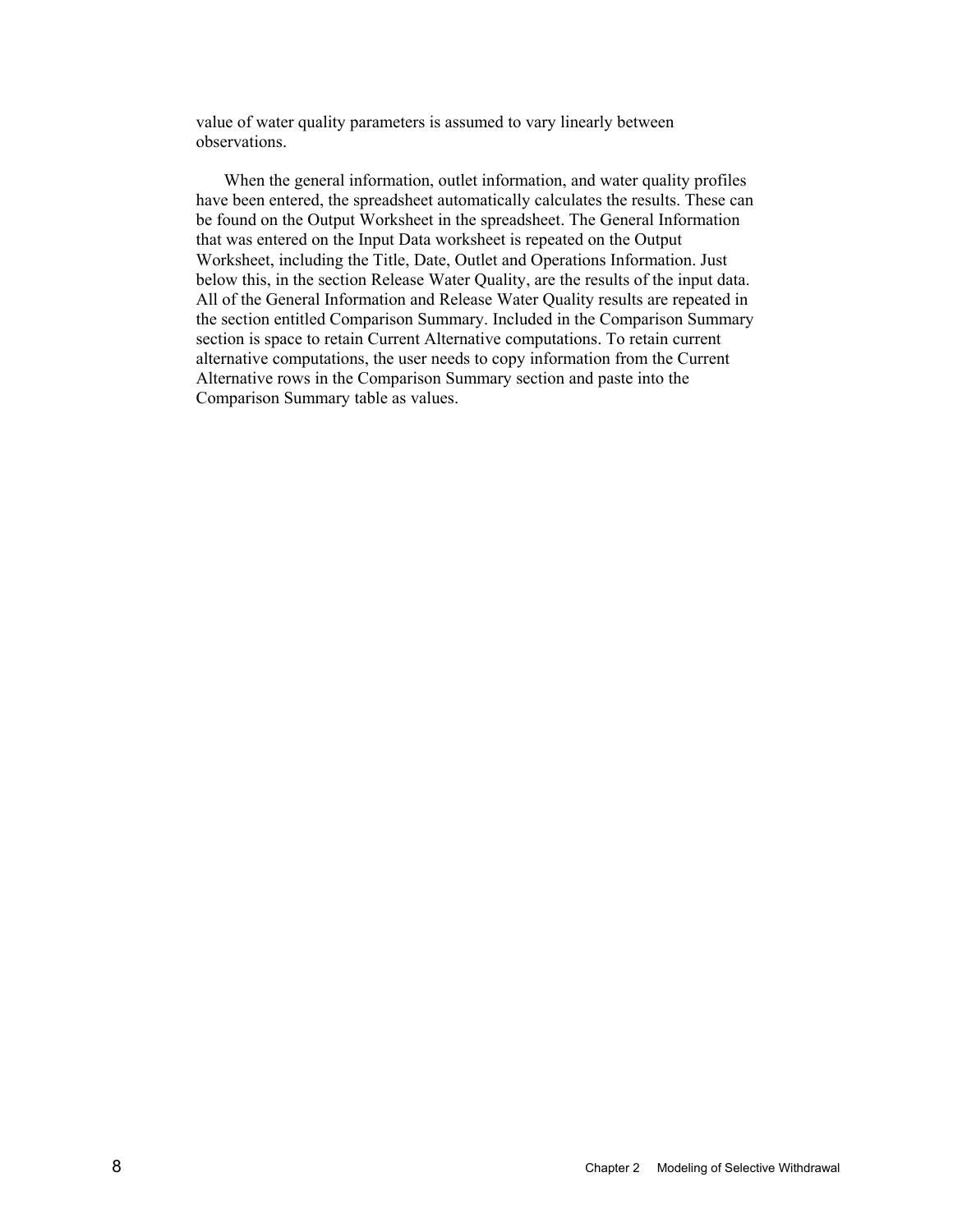## **3 Examples**

The following examples are provided to illustrate the operation of this spreadsheet model. These examples can also be used to test the proper operation of the spreadsheet.

- Example  $1 -$  Single-port operation.
- Example  $2 -$  Single-port operation.
- Example 3 Dual-port operation to meet temperature objective.
- Example 4 Four-port operation with temperature profile only.

#### **Example 1**

Upper port withdrawal of 500 cfs (note non-SI units chosen). The water quality profiles are defined at four depth stations.

- **General Information** 30-Apr-03 Lake John Doe
- **Title** Lake John Doe (Title of simulation, less than 30 characters)
- **Day** 30 (Day, 1-31)
- **Month**  $-4$  (Month, 1-12)
- **Year** 2003 (Year, four digits)
- **WSE** 200.00 (Water Surface Elevation)
- **LBE** 0.00 (Lake Bottom Elevation)

• **Gravity** – 32.20 (non-SI 32.2 or SI 9.81, with 32.2 discharge and elevation units set as non-SI)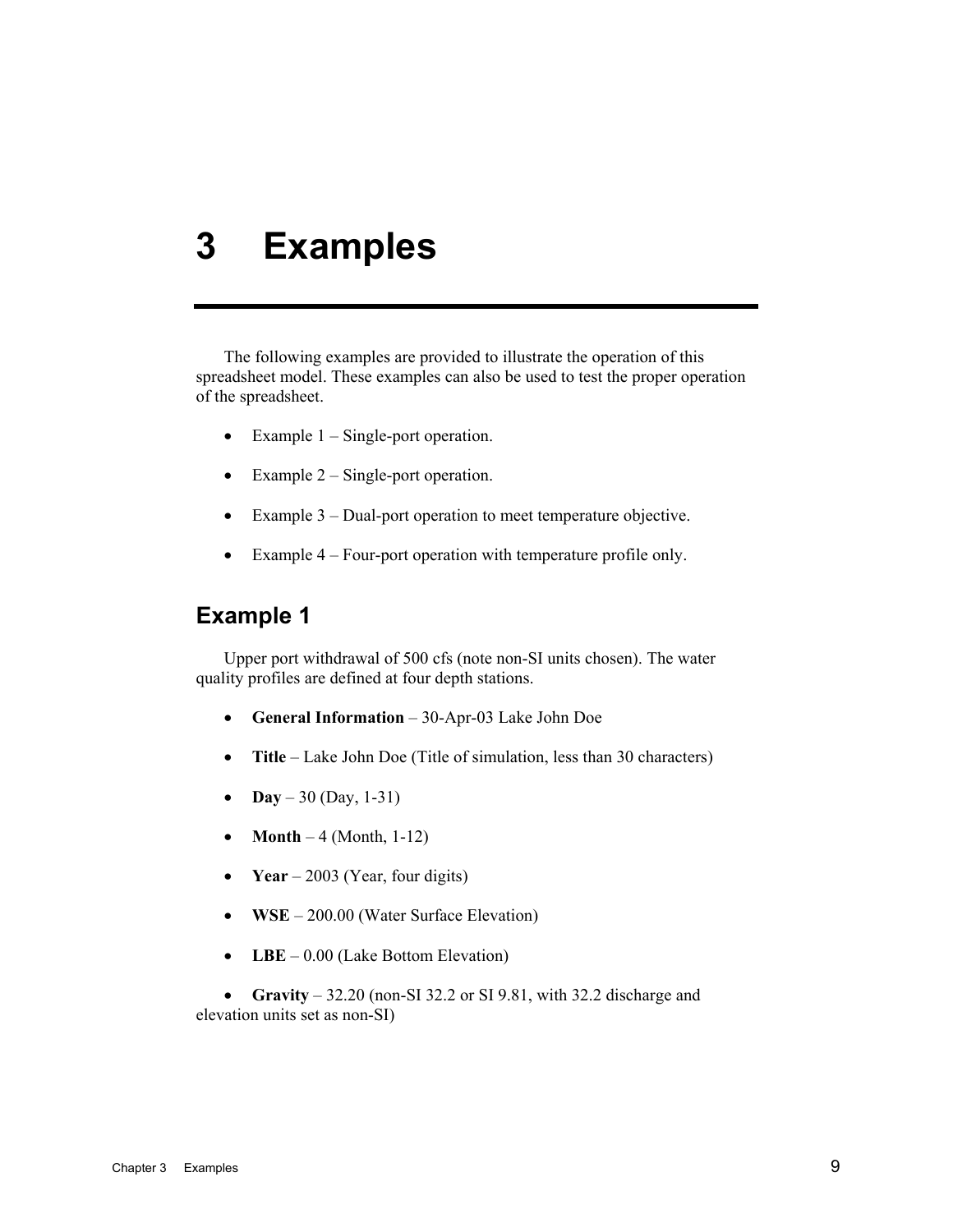| <b>Outlet Information</b> |               |                 |              |  |  |
|---------------------------|---------------|-----------------|--------------|--|--|
| Port                      | Elevation, ft | Flow, cu ft/sec | W-Angle, deg |  |  |
|                           | 180.00        | 500.00          | 180.00       |  |  |
| I<br>2                    | 150.00        | 0.00            | 180.00       |  |  |
| I<br>3                    | 120.00        | 0.00            | 180.00       |  |  |
| I<br>4                    | 80.00         | 0.00            | 180.00       |  |  |
| I<br>5                    | 10.00         | 0.00            | 180.00       |  |  |

| Release Water Quality |              |             |                        |      |                     |
|-----------------------|--------------|-------------|------------------------|------|---------------------|
| Density,<br>g/cu cm   | Temp<br>(°C) | DO.<br>mq/l | Conductivity,<br>umhos | рH   | Phosphorus,<br>mq/l |
| 0.99725               | 24.03        | 6.51        | 28.01                  | 6.74 | 12.75               |

| <b>Water Quality Profiles</b> |           |          |          |                        |      |                  |
|-------------------------------|-----------|----------|----------|------------------------|------|------------------|
| Entry                         | Depth, ft | Temp, °C | DO, mg/l | Conductivity,<br>umhos | рH   | Phosphorus, mg/l |
|                               | 0.00      | 29.00    | 7.90     | 28.00                  | 6.70 | 8.00             |
| II.<br>$\overline{2}$         | 30.00     | 28.00    | 7.90     | 28.00                  | 6.70 | 12.00            |
| II<br>3                       | 60.00     | 18.00    | 4.50     | 28.00                  | 6.80 | 15.00            |
| $\overline{4}$                | 200.00    | 16.00    | 3.20     | 35.00                  | 6.70 | 18.00            |

### **Example 2**

Port 2 withdrawal of 500 cfs (note non-SI units chosen). The water quality profiles have not changed from the first example.

- **General Information** 30-Apr-03 Lake John Doe
- **Title** Lake John Doe (Title of simulation, less than 30 characters)
- **Day** 30 (Day, 1-31)
- **Month**  $-4$  (Month, 1-12)
- **Year** 2003 (Year, four digits)
- **WSE** 200.00 (Water Surface Elevation)
- **LBE** 0.00 (Lake Bottom Elevation)

• **Gravity** – 32.20 (non-SI 32.2 or SI 9.81, with 32.2 discharge and elevation units set as non-SI)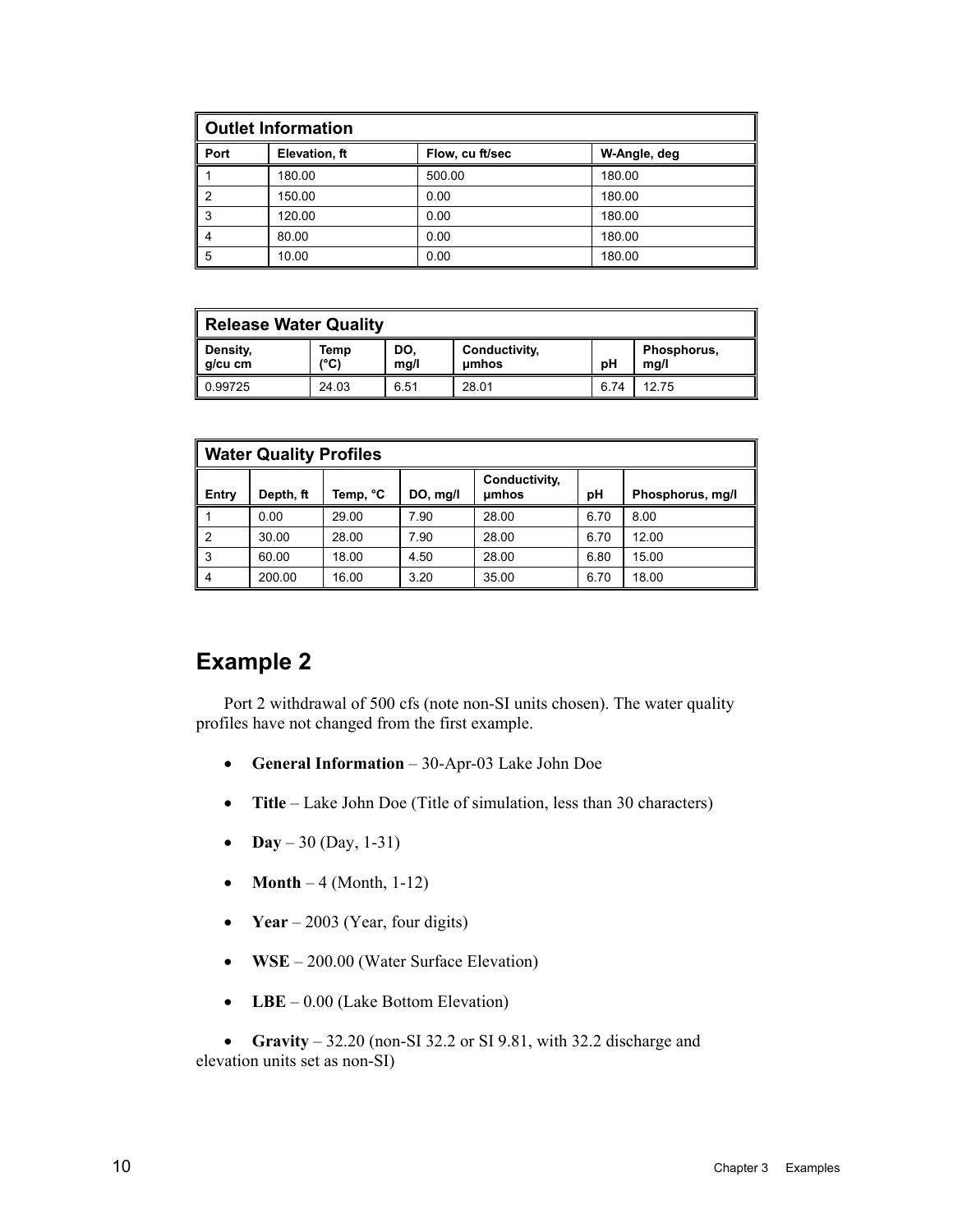| <b>Outlet Information</b> |               |                 |              |  |  |
|---------------------------|---------------|-----------------|--------------|--|--|
| Port                      | Elevation, ft | Flow, cu ft/sec | W-Angle, deg |  |  |
|                           | 180.00        | 0.00            | 180.00       |  |  |
| I<br>2                    | 150.00        | 500.00          | 180.00       |  |  |
| I<br>3                    | 120.00        | 0.00            | 180.00       |  |  |
| I<br>4                    | 80.00         | 0.00            | 180.00       |  |  |
| I<br>5                    | 10.00         | 0.00            | 180.00       |  |  |

| Release Water Quality |                    |          |                     |      |                  |
|-----------------------|--------------------|----------|---------------------|------|------------------|
| Density, g/cu m       | Temp $(^{\circ}C)$ | DO, mg/l | Conductivity, umhos | рH   | Phosphorus, mg/l |
| $\big  0.99785$       | 21.65              | 5.74     | 28.02               | 6.76 | 13.91            |

| <b>Water Quality Profiles</b> |           |          |          |                        |      |                  |
|-------------------------------|-----------|----------|----------|------------------------|------|------------------|
| Entry                         | Depth, ft | Temp, °C | DO, mg/l | Conductivity,<br>umhos | pН   | Phosphorus, mg/l |
|                               | 0.00      | 29.00    | 7.90     | 28.00                  | 6.70 | 8.00             |
| 2                             | 30.00     | 28.00    | 7.90     | 28.00                  | 6.70 | 12.00            |
| $\mathsf I$<br>3              | 60.00     | 18.00    | 4.50     | 28.00                  | 6.80 | 15.00            |
| $\overline{4}$                | 200.00    | 16.00    | 3.20     | 35.00                  | 6.70 | 18.00            |

### **Example 3**

Information from Examples 1 and 2 can be used to approximate operating conditions resulting in a release target temperature of  $24^{\circ}$  C. To release the target temperature of  $24^{\circ}$ C, the flow through each port can be approximated based on a mass and temperature balance.

$$
Q_{total} = Q_{180} + Q_{150}
$$
  

$$
Q_{total} * T_{obj} = Q_{180} * T_{180} + Q_{150} * T_{150}
$$

Substituting the following values into these equations,  $Q_{total}$  is 500 cfs,  $T_{obj}$ is 24 °C,  $T_{180}$  is 28.0 °C, and  $T_{150}$  is 21.8 °C, gives  $Q_{180} = 182.0$  cfs and  $Q_{150} =$ 318.0 cfs.

Enter these values in the outlet information table as flows for ports 1 and 2. Note the release water temperature of 24.03 is very near the target release water temperature of 24.00. The same general procedure can be repeated for other water quality objectives.

• **General Information** – 30-Apr-03 Lake John Doe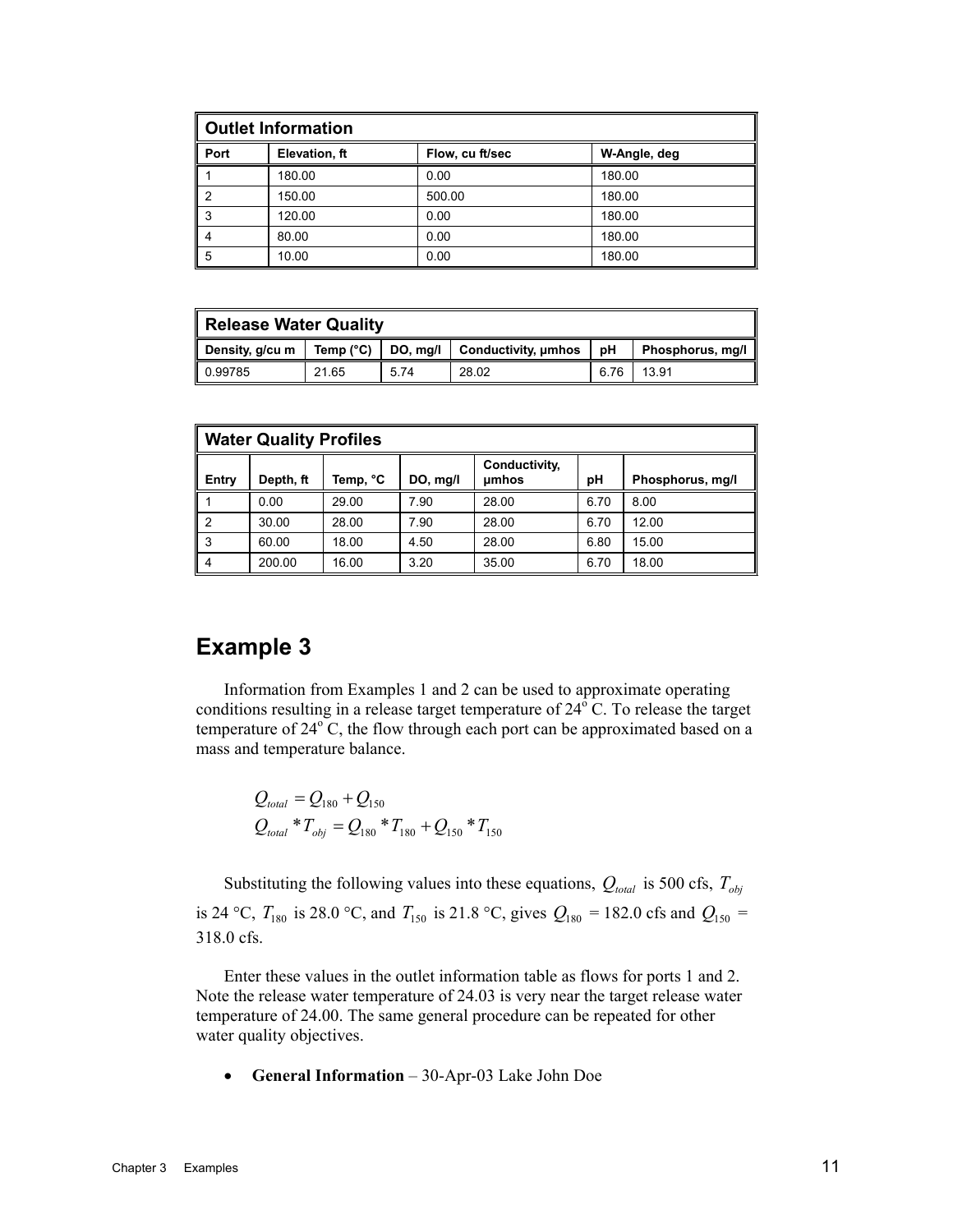- **Title** Lake John Doe (Title of simulation, less than 30 characters)
- **Day** 30 (Day, 1-31)
- **Month**  $-4$  (Month, 1-12)
- **Year** 2003 (Year, four digits)
- **WSE** 200.00 (Water Surface Elevation)
- **LBE** 0.00 (Lake Bottom Elevation)

• **Gravity** – 32.20 (non-SI 32.2 or SI 9.81, with 32.2 discharge and elevation units set as non-SI)

| <b>Outlet Information</b> |               |                 |              |  |  |
|---------------------------|---------------|-----------------|--------------|--|--|
| Port                      | Elevation, ft | Flow, cu ft/sec | W-Angle, deg |  |  |
|                           | 180.00        | 182.00          | 180.00       |  |  |
|                           | 150.00        | 318.00          | 180.00       |  |  |
| 3                         | 120.00        | 0.00            | 180.00       |  |  |
| 4                         | 80.00         | 0.00            | 180.00       |  |  |
| 5                         | 10.00         | 0.00            | 180.00       |  |  |

| Release Water Quality |              |             |                        |      |                     |
|-----------------------|--------------|-------------|------------------------|------|---------------------|
| Density, g/cu<br>cm   | Temp<br>(°C) | DO.<br>mq/l | Conductivity,<br>umhos | рH   | Phosphorus,<br>mq/l |
| 0.99725               | 24.03        | 6.51        | 28.01                  | 6.74 | 12.75               |

| <b>Water Quality Profiles</b> |           |          |          |                        |      |                  |
|-------------------------------|-----------|----------|----------|------------------------|------|------------------|
| Entry                         | Depth, ft | Temp, °C | DO, mg/l | Conductivity,<br>umhos | рH   | Phosphorus, mg/l |
|                               | 0.00      | 29.00    | 7.90     | 28.00                  | 6.70 | 8.00             |
| $\overline{2}$                | 30.00     | 28.00    | 7.90     | 28.00                  | 6.70 | 12.00            |
| 3                             | 60.00     | 18.00    | 4.50     | 28.00                  | 6.80 | 15.00            |
| 4                             | 200.00    | 16.00    | 3.20     | 35.00                  | 6.70 | 18.00            |

### **Example 4**

The flow is taken from four separate levels. Note: only temperature was entered in the water quality profile section.

- **General Information** 30-Apr-03 Lake John Doe
- **Title** Lake John Doe (Title of simulation, less than 30 characters)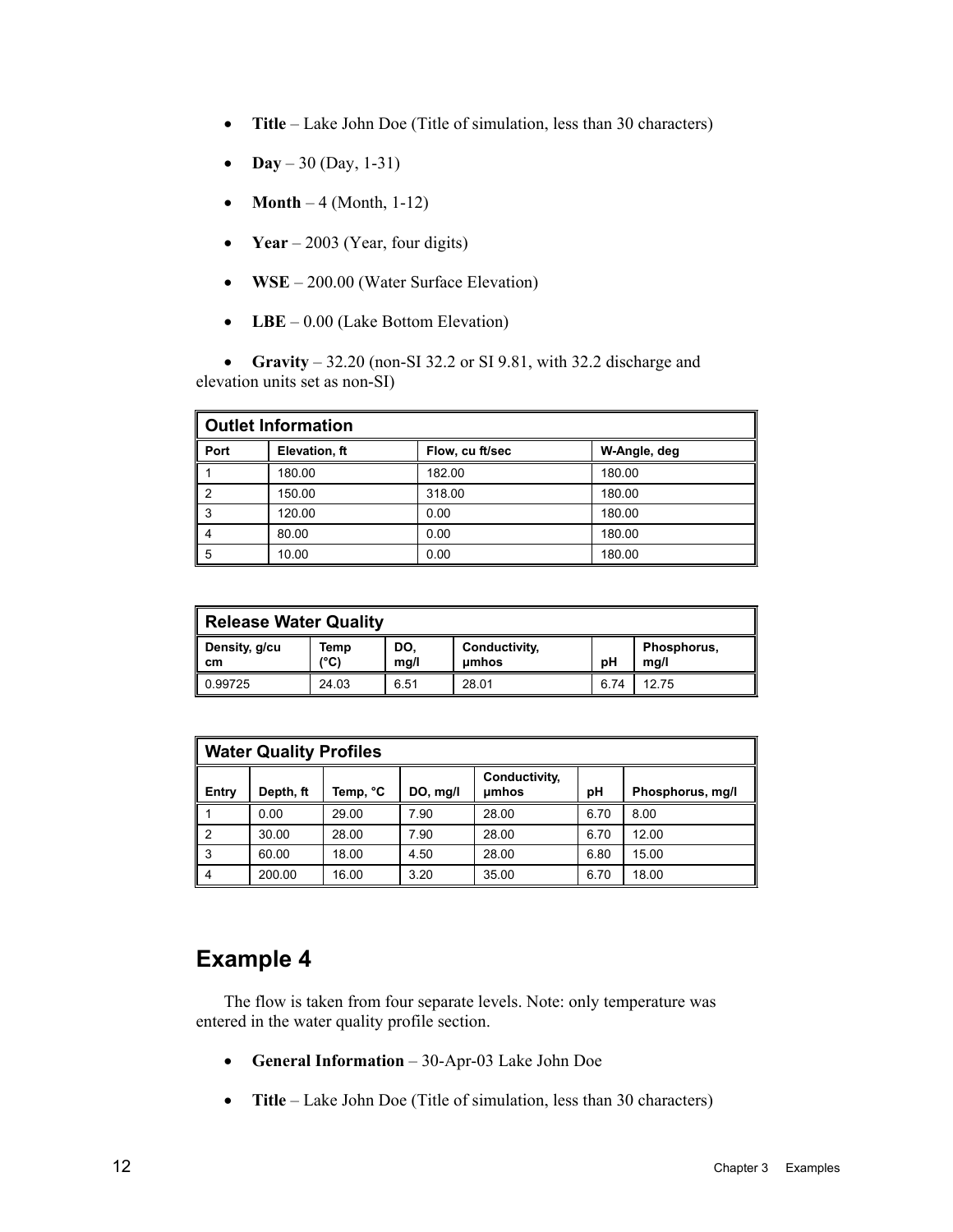- **Day** 30 (Day, 1-31)
- **Month** 4 (Month, 1-12)
- **Year** 2003 (Year, four digits)
- **WSE** 200.00 (Water Surface Elevation)
- **LBE** 0.00 (Lake Bottom Elevation)

• **Gravity –** 32.20 (non-SI 32.2 or SI 9.81, with 32.2 discharge and elevation units set as non-SI)

| <b>Outlet Information</b> |               |                 |              |  |  |
|---------------------------|---------------|-----------------|--------------|--|--|
| Port                      | Elevation, ft | Flow, cu ft/sec | W-Angle, deg |  |  |
|                           | 180.00        | 250.00          | 180.00       |  |  |
|                           | 150.00        | 50.00           | 180.00       |  |  |
| 3                         | 120.00        | 100.00          | 180.00       |  |  |
| 4                         | 80.00         | 100.00          | 180.00       |  |  |
| 5                         | 10.00         | 0.00            | 180.00       |  |  |

| Release Water Quality |              |             |                        |      |                     |  |  |
|-----------------------|--------------|-------------|------------------------|------|---------------------|--|--|
| Density, g/cu<br>cm   | Temp<br>(°C) | DO.<br>mq/l | Conductivity,<br>umhos | рH   | Phosphorus,<br>mq/l |  |  |
| 0.99739               | 23.22        | 0.00        | 0.00                   | 0.00 | 0.00                |  |  |

| <b>Water Quality Profiles</b> |           |          |          |                        |    |                  |  |
|-------------------------------|-----------|----------|----------|------------------------|----|------------------|--|
| Entry                         | Depth, ft | Temp, °C | DO, mg/l | Conductivity,<br>umhos | pH | Phosphorus, mg/l |  |
|                               | 0.00      | 29.00    |          |                        |    |                  |  |
| 2                             | 30.00     | 28.00    |          |                        |    |                  |  |
| 3                             | 60.00     | 18.00    |          |                        |    |                  |  |
|                               | 200.00    | 16.00    |          |                        |    |                  |  |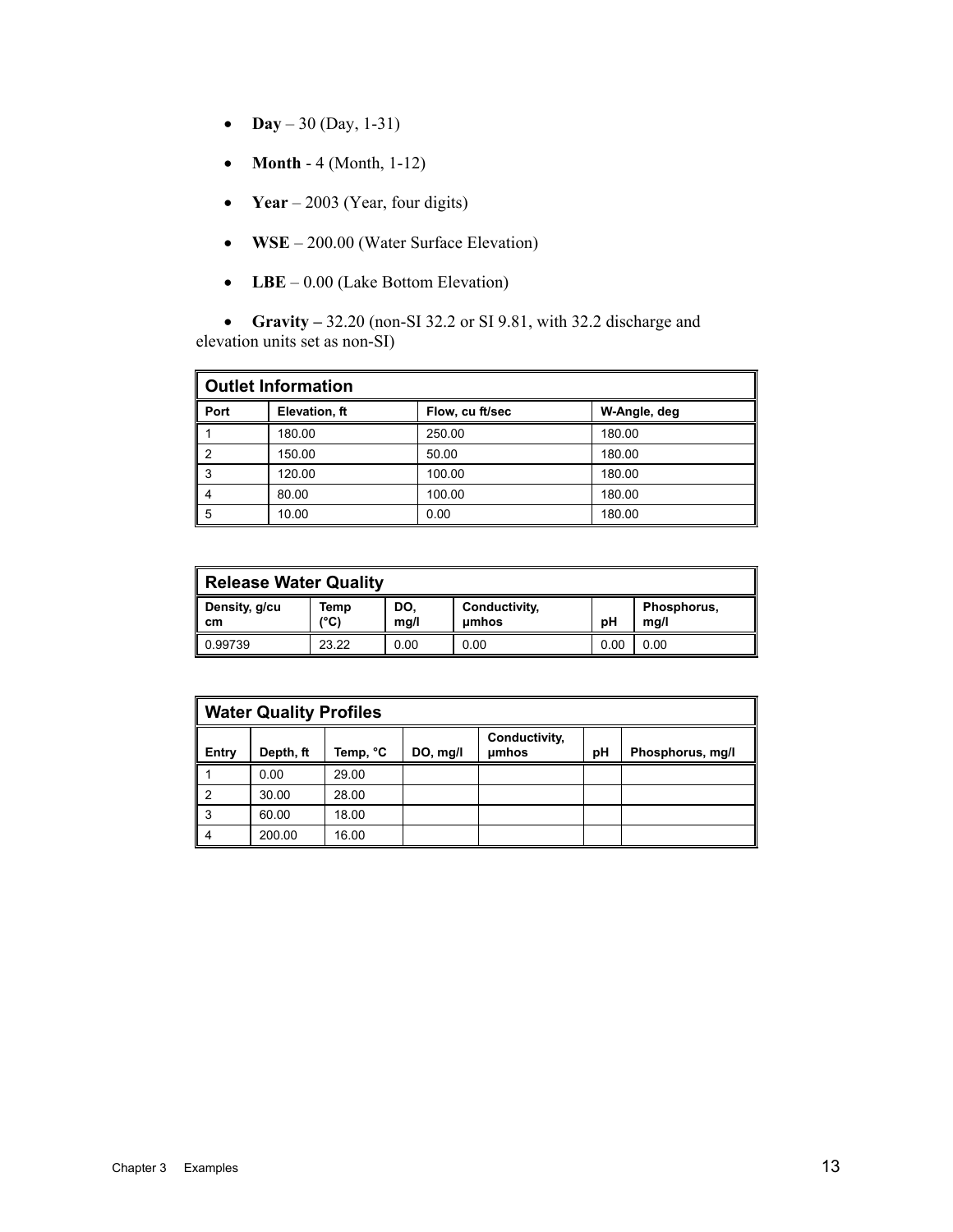### **References**

- Bohan, J. P., and Grace, J. L., Jr. (1973). "Selective withdrawal from man-made lakes; Hydraulic laboratory investigation," Technical Report H-73-4, U.S. Army Engineer Waterways Experiment Station, Vicksburg, MS.
- Davis, J. E., Holland, J. P., Schneider, M. L., and Wilhelms, S. C. (1987). "SELECT: A numerical one-dimensional model for selective withdrawal," Instruction Report E-87-2, U.S. Army Engineer Waterways Experiment Station, Vicksburg, MS.
- Fontane, D. G., Labadie, J. W., and Loftis, B. (1982). "Optimal control of reservoir discharge quality through selective withdrawal," Technical Report E-82-1, Colorado State University and the U.S. Army Engineer Waterways Experiment Station, Vicksburg, MS.
- Howington, S. E. (1989). "Intake structure operation study, Lost Creek Dam, Oregon," Technical Report, HL-89-13, U.S. Army Engineer Waterways Experiment Station, Vicksburg, MS.

\_\_\_\_\_\_\_\_\_\_. (1990). "Simultaneous, multiple-level withdrawal from a density stratified reservoir," Technical Report W-90-1, U.S. Army Engineer Waterways Experiment Station, Vicksburg, MS.

- Imberger, J., and Patterson, J. C. (1990). "Physical limnology," *Advances in Applied Mechanics* 27, 303-475.
- Price, R. E. (1990). "Water quality enhancement techniques used within the Corps of Engineers," Miscellaneous Paper W-90-1, U.S. Army Engineer Waterways Experiment Station, Vicksburg, MS.
- Smith, D. R., Wilhelms, S. C., Holland, J. P., Dortch, M. S., and Davis, J. E. (1987). "Improved description of selective withdrawal through point sinks," Technical Report E-87-2, U.S. Army Engineer Waterways Experiment Station, Vicksburg, MS.